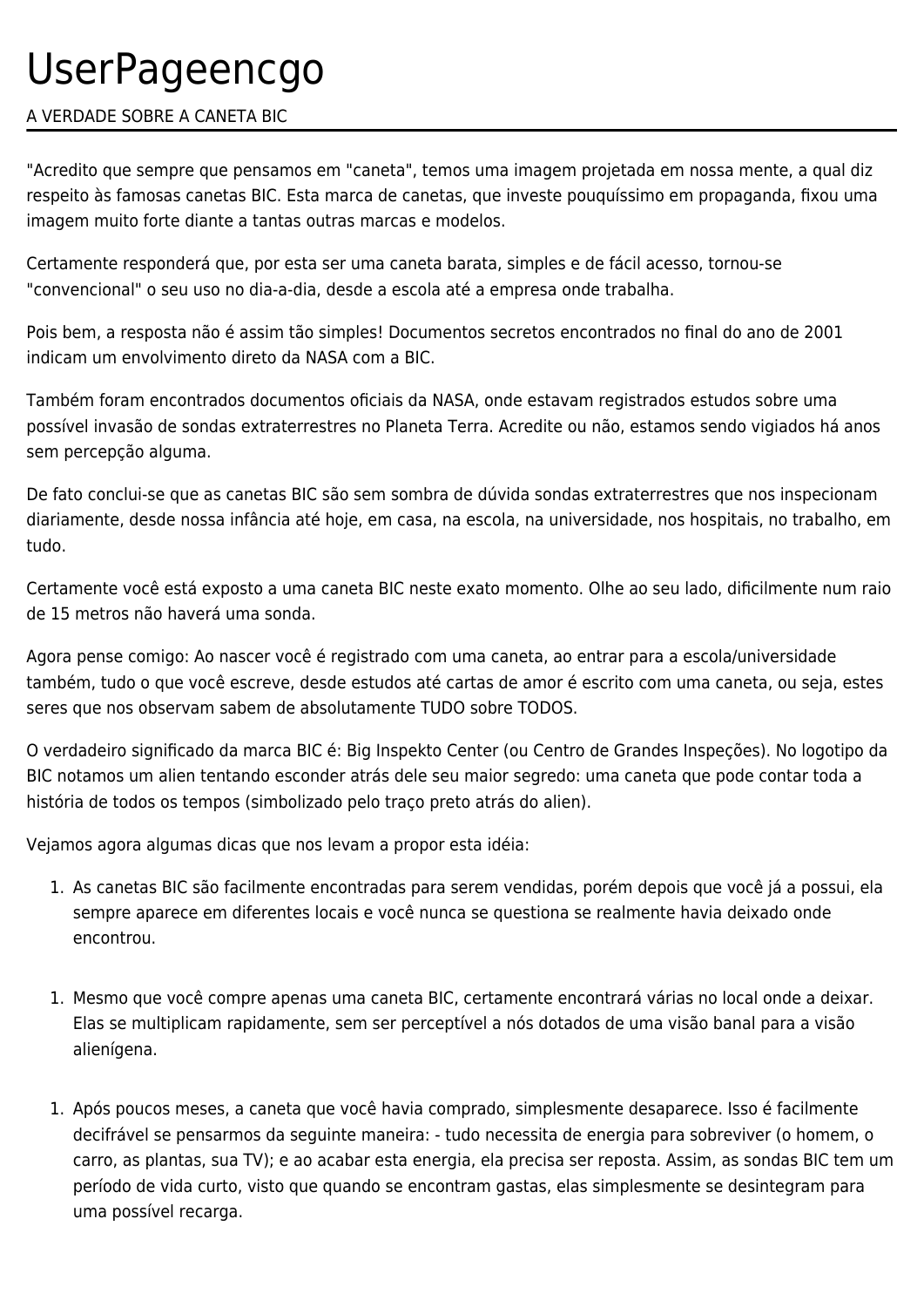A mensagem que quero deixar é que você tenha muito cuidado ao se deparar com estas canetas-sondas, principalmente com as sondas mais avançadas, vulgarmente chamadas de BIC 4 Cores, BIC 2 CORES ou mesmo a tão temida e perigosa BIC VERDE! Esta última jamais deve ser colocada (presa) em cima da orelha, pois além de enviar dados e informações sobre você para os alienígenas consegue influenciar de maneira drástica sua forma de pensar, tornando-o um escravo a serviço alienígena.

Torno a repetir: CUIDADO COM A MANIPULAÇÃO ALIEN!

Já estamos todos envolvidos nisso. Tentar qualquer forma de fuga ou apatia não é aconselhável. Saiba lidar com elas!

Desta forma acredito que não mais estaremos expostos a uma ideologia alien, e poderemos defender o que realmente pertence a nós: o Planeta Terra!"

### By:<http://www.fotolog.net/crossfire>

|                                          | Encgo                 |
|------------------------------------------|-----------------------|
|                                          | _crossfire_. <b>x</b> |
|                                          | Reba Team I           |
| • Zeh $\overline{\phantom{a}}$           |                       |
| $\bullet$ Gilmar $\boxed{\times}$        |                       |
| $\bullet$ Jabota $\overline{\mathbf{x}}$ |                       |
| $\bullet$ Japa $\overline{\mathbf{x}}$   |                       |
| We are good Game's Programers            |                       |
| $\sim$                                   |                       |

Please, Contact Us. By: irc.brasnet.org - #Reba  $\vert \mathbf{x} \vert$ !!!

Projetos

- Reba -<http://www.canalreba.hpg.ig.com.br>
- Crossfire <http://www.chrysler.com>

### In English

I always believe that that we think about "penxs", we have a projected image in our mind, which says respect to famous penxses BIC. This mark of penxses, that it invests very little in propaganda, very fixed a strong image ahead to as much other marks and models. Certainly it will answer that, for this being a cheap, simple penxs and of easy access, its use in day-by-day became "conventional", since the school until the company where it works. Then, the reply it is not thus so simple! Found private documents in the end of the year of 2001 indicate a direct envolvement of NASA with the BIC. Also documents official of NASA had been found, where they were registered studies on a possible invasion of extraterrestrial sounding leads in the Planet Land. It believes or not, we are being watched has years without perception some. Of fact one concludes that extraterrestrial penxses BIC are without the shadow of a doubt sounding leads that in inspect them daily, since our infancy until today, in house, the school, the university, the hospitals, the work, everything. Certainly you are displayed to a penxs BIC at this accurate moment. He looks at to its side, hardly in a ray of 15 meters will not have a sounding lead.